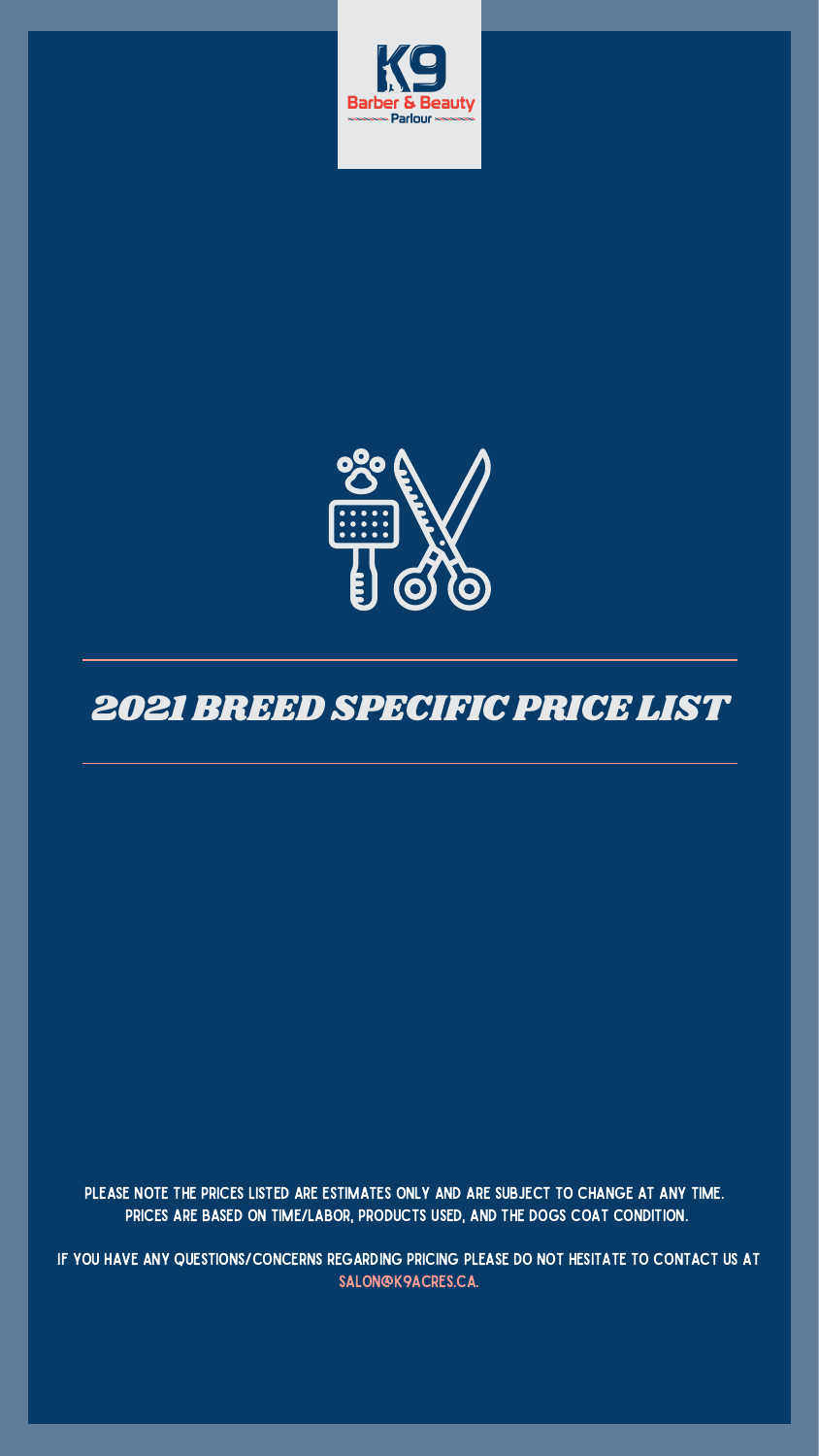

## **2021 Breed-Specific Grooming Price List**

| <b>Breed</b>                            | <b>Bath &amp; Brush</b> | Bath, Brush +Tidy | <b>Full Groom</b> |
|-----------------------------------------|-------------------------|-------------------|-------------------|
| Affenpinscher                           | \$30                    | \$45              | \$60              |
| Afghan Hound                            | \$50                    | \$65              | \$75              |
| Airedale Terrier                        | \$60                    | \$75              | \$90              |
| Akita                                   | \$75                    | n/a               | n/a               |
| Alaskan Malamute                        | \$80                    | \$95              | n/a               |
| American Bulldog                        | \$60                    | n/a               | n/a               |
| American Cocker Spaniel                 | \$35                    | \$45              | \$60              |
| American English Coonhound              | \$50                    | n/a               | n/a               |
| American Eskimo (Mini)                  | \$35                    | \$45              | \$60              |
| American Eskimo (Standard)              | \$65                    | \$80              | \$90              |
| American Foxhound                       | \$50                    | n/a               | n/a               |
| American Hairless Terrier (Rat Terrier) | \$30                    | n/a               | n/a               |
| American Staffordshire Terrier          | \$60                    | n/a               | n/a               |
| American Water Spaniel                  | \$50                    | \$65              | \$80              |
| Australian Cattle Dog                   | \$60                    | n/a               | n/a               |
| Australian Shepherd                     | \$60                    | \$70              | \$90              |
| Miniature Australian Shepherd           | \$45                    | \$60              | \$70              |
| Australian Silky Terrier                | \$40                    | \$55              | \$70              |
| Australian Terrier                      | \$40                    | \$55              | \$70              |
| Barbet                                  | \$70                    | \$85              | \$90+             |
| <b>Basset Hound</b>                     | \$50                    | n/a               | n/a               |
| Beagle                                  | \$40                    | n/a               | n/a               |
| Bearded Collie                          | \$60                    | \$75              | \$90              |
| Bedlington Terrier                      | \$70                    | \$85              | $$90+$            |
| Belgian Shepherd Dog (Malanois)         | \$60                    | n/a               | n/a               |
| Bernese Mountain Dog                    | \$85                    | \$100             | $$115+$           |
| Bichon Frisé                            | \$40                    | \$55              | \$70              |
| Bloodhound                              | \$60                    | n/a               | n/a               |
| <b>Blue Heeler</b>                      | \$60                    | n/a               | n/a               |
| Boerboel                                | \$65                    | n/a               | n/a               |
| Border Collie                           | \$50                    | \$70              | \$85              |
| Border Terrier                          | \$30                    | \$45              | \$60              |
| Borzoi                                  | \$60                    | \$70              | \$85              |
| Boston Terrier                          | \$35                    | n/a               | n/a               |
| Bouvier                                 | \$70                    | \$85              | $$100+$           |
| Boxer                                   | \$60                    | n/a               | n/a               |
| Briard                                  | \$70                    | \$85              | $$90+$            |
| Brittany Spaniel                        | \$55                    | \$70              | $$85+$            |
| Bull Terrier (Mini)                     | \$40                    | n/a               | n/a               |
| Bull Terrier (Standard)                 | \$60                    | n/a               | n/a               |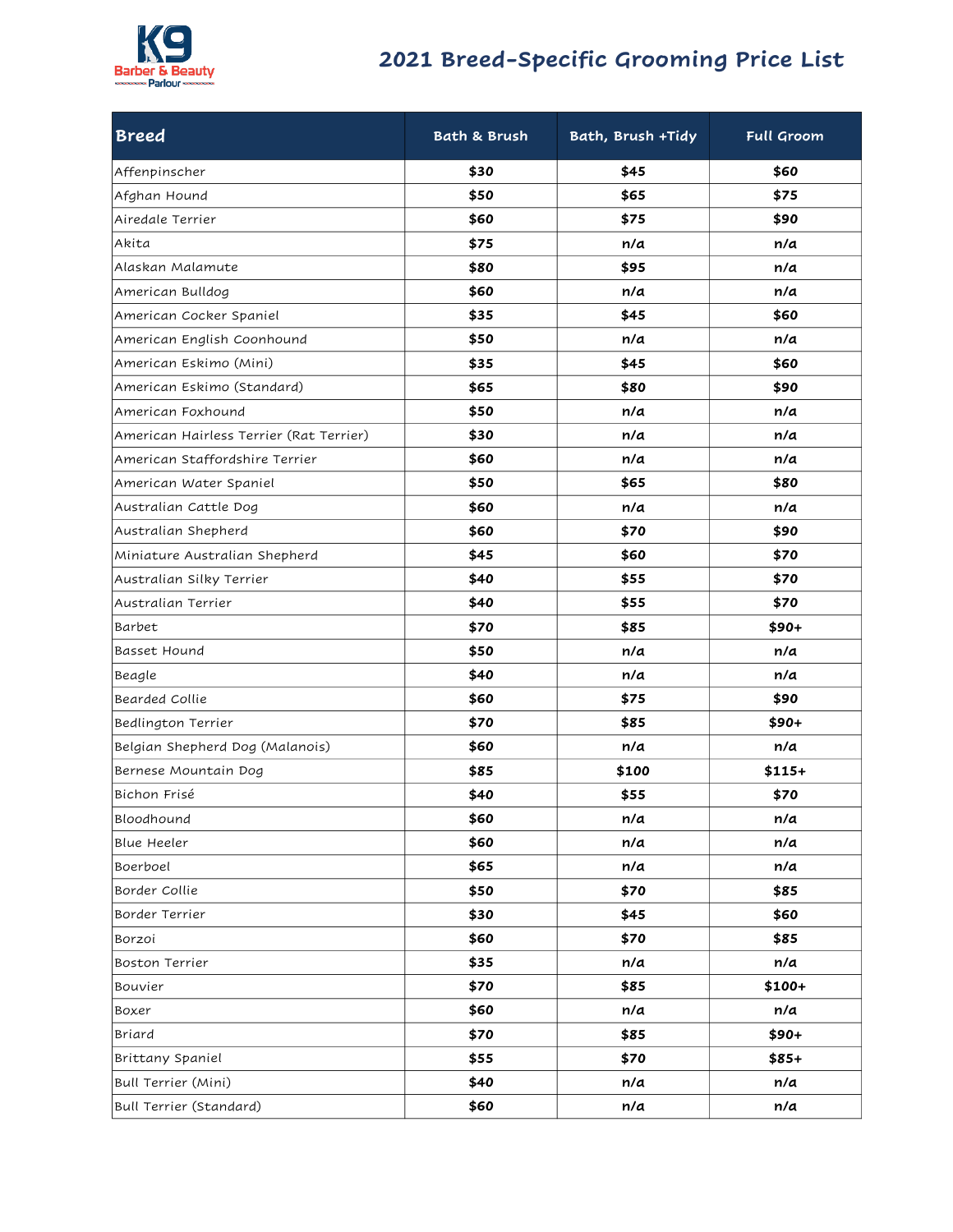

| <b>Breed</b>                  | <b>Bath &amp; Brush</b> | Bath, Brush +Tidy | Full Groom |
|-------------------------------|-------------------------|-------------------|------------|
| Bulldog (English)             | \$60                    | n/a               | n/a        |
| Bullmastiff                   | \$65                    | n/a               | n/a        |
| Cairn Terrier                 | \$35                    | \$50              | \$65       |
| Cane Corso                    | \$65                    | n/a               | n/a        |
| Cavalier King Charles Spaniel | \$40                    | \$55              | \$70       |
| Cesky Terrier                 | \$40                    | \$55              | \$70       |
| Chihuahua                     | \$35                    | \$50              | \$60       |
| Chinese Crested               | \$35                    | $$45+$            | \$60       |
| Chinook                       | \$60                    | n/a               | n/a        |
| Chow Chow                     | \$75                    | \$90              | \$110+     |
| Collie (Rough)                | \$65                    | \$80              | \$95       |
| Collie (Smooth)               | \$60                    | n/a               | n/a        |
| Coton de Tulear               | \$40                    | \$55              | \$70       |
| Corgi                         | \$40                    | \$55              | \$70       |
| Curly Coated Retriever        | \$70                    | \$85              | $$90+$     |
| Dachshund                     | \$35                    | \$55              | \$70       |
| Dalmation                     | \$60                    | n/a               | n/a        |
| Dandie Dinmont Terrier        | \$40                    | \$55              | \$65       |
| Doberman Pinscher             | \$60                    | n/a               | n/a        |
| Dogo Argentino                | \$65                    | n/a               | n/a        |
| Dogue de Bordeaux             | \$65                    | n/a               | n/a        |
| English Cocker Spaniel        | \$40                    | \$55              | \$70       |
| English Foxhound              | \$50                    | n/a               | n/a        |
| English Mastiff               | \$65                    | n/a               | n/a        |
| English Setter                | \$60                    | \$75              | $$90+$     |
| English Shepherd              | \$65                    | \$80              | n/a        |
| English Springer Spaniel      | \$60                    | \$75              | \$90       |
| Finnish Spitz                 | \$60                    | n/a               | n/a        |
| Flat Coated Retriever         | \$60                    | \$75              | n/a        |
| Fox Terrier                   | \$60                    | \$75              | \$90       |
| French Bulldog                | \$35                    | n/a               | n/a        |
| German Shepherd               | \$60                    | n/a               | n/a        |
| German Shorthaired Pointer    | \$50                    | n/a               | n/a        |
| Glen of Imaal Terrier         | \$40                    | \$55              | \$70       |
| Golden Retriever              | \$65                    | $$80+$            | $$90+$     |
| Golden Doodle                 | \$70                    | \$85              | $$100+$    |
| Great Dane                    | \$65                    | n/a               | n/a        |
| Great Pyrenees                | \$85                    | \$100             | $$115+$    |
| Greater Swiss Mountain Dog    | \$60                    | n/a               | n/a        |
| Greyhound                     | \$60                    | n/a               | n/a        |
| Harrier                       | \$50                    | n/a               | n/a        |
| Havanese                      | \$40                    | \$55              | \$70       |
| Husky                         | \$85                    | n/a               | n/a        |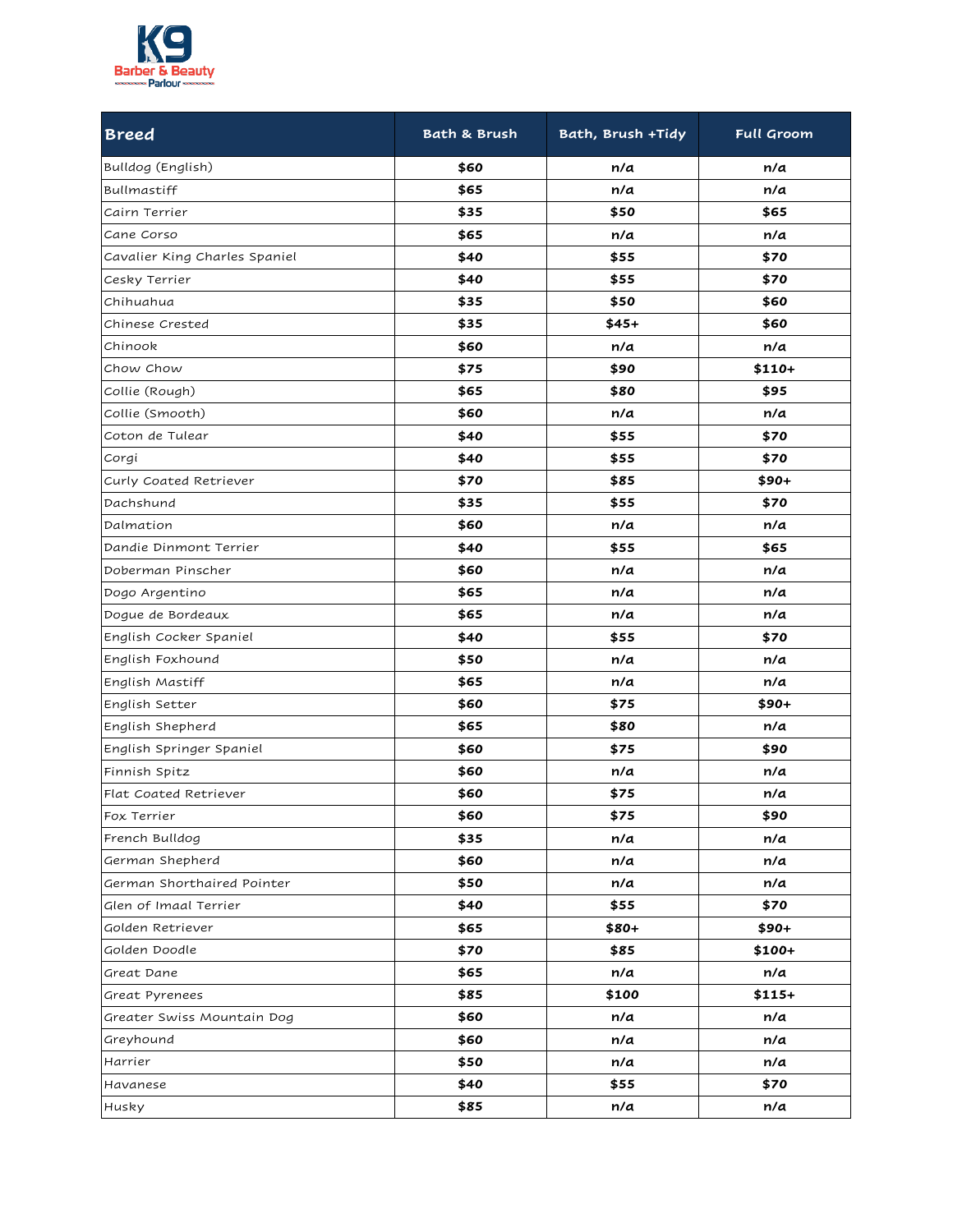

| <b>Breed</b>                       | <b>Bath &amp; Brush</b> | Bath, Brush +Tidy | Full Groom |
|------------------------------------|-------------------------|-------------------|------------|
| Irish Setter                       | \$60                    | \$75              | \$90       |
| Irish Terrier                      | \$60                    | \$75              | n/a        |
| Irish Water Spaniel                | \$70                    | \$85              | $$90+$     |
| Irish Wolfhound                    | \$65                    | \$80              | $$95+$     |
| Italian Greyhound                  | \$35                    | n/a               | n/a        |
| Jack Russell Terrier               | \$35                    | \$50              | \$70       |
| Japanese Chin                      | \$35                    | \$50              | \$65       |
| Japanese Spitz                     | \$50                    | \$65              | \$80       |
| Keeshond                           | \$75                    | \$90              | n/a        |
| Kerry Blue Terrier                 | \$55                    | \$70              | $$85+$     |
| King Charles Spaniel               | \$40                    | \$55              | \$70       |
| King Shepherd                      | \$70                    | $$80+$            | n/a        |
| Komondor                           | \$90+                   | $$120+$           | $$150+$    |
| Labrador Retriever                 | \$60                    | n/a               | n/a        |
| Labradoodle                        | \$70                    | \$85              | \$100+     |
| Lakeland Terrier                   | \$55                    | \$70              | \$85       |
| Leonberger                         | \$85+                   | $$100+$           | n/a        |
| Lhasa Apso                         | \$40                    | \$55              | \$70       |
| Löwchen                            | \$40                    | \$55              | \$70       |
| Maltese                            | \$40                    | \$55              | \$70       |
| Mexican Hairless (Xoloitzcuintli)  | \$50                    | n/a               | n/a        |
| Miniature Pinscher (Min Pin)       | \$35                    | n/a               | n/a        |
| Neapolitan Mastiff                 | \$65                    | n/a               | n/a        |
| Newfoundland (Newfie)              | \$85                    | \$100             | $$115+$    |
| Norfolk Terrier                    | \$35                    | \$50              | \$65       |
| Norwich Terrier                    | \$35                    | \$50              | \$65       |
| Nova Scotia Duck-Tolling Retriever | \$60                    | \$75              | \$90       |
| Old English Sheepdog               | \$70                    | \$85              | \$100+     |
| Papillon                           | \$40                    | \$55              | \$70       |
| Pekingese                          | \$40                    | \$55              | \$70       |
| Perro de Presa Canario             | \$65                    | n/a               | n/a        |
| Pomeranian                         | \$40                    | \$60              | \$70       |
| Pitbull                            | \$60                    | n/a               | n/a        |
| Poodle (Toy)                       | \$40                    | \$60              | \$75       |
| Poodle (Miniature)                 | \$50                    | \$65              | \$75       |
| Poodle (Standard)                  | \$70                    | \$85              | $$100+$    |
| Portugese Water Dog                | \$70                    | \$85              | $$90+$     |
| Pug                                | \$40                    | n/a               | n/a        |
| Puli                               | \$90                    | $$120+$           | $$150+$    |